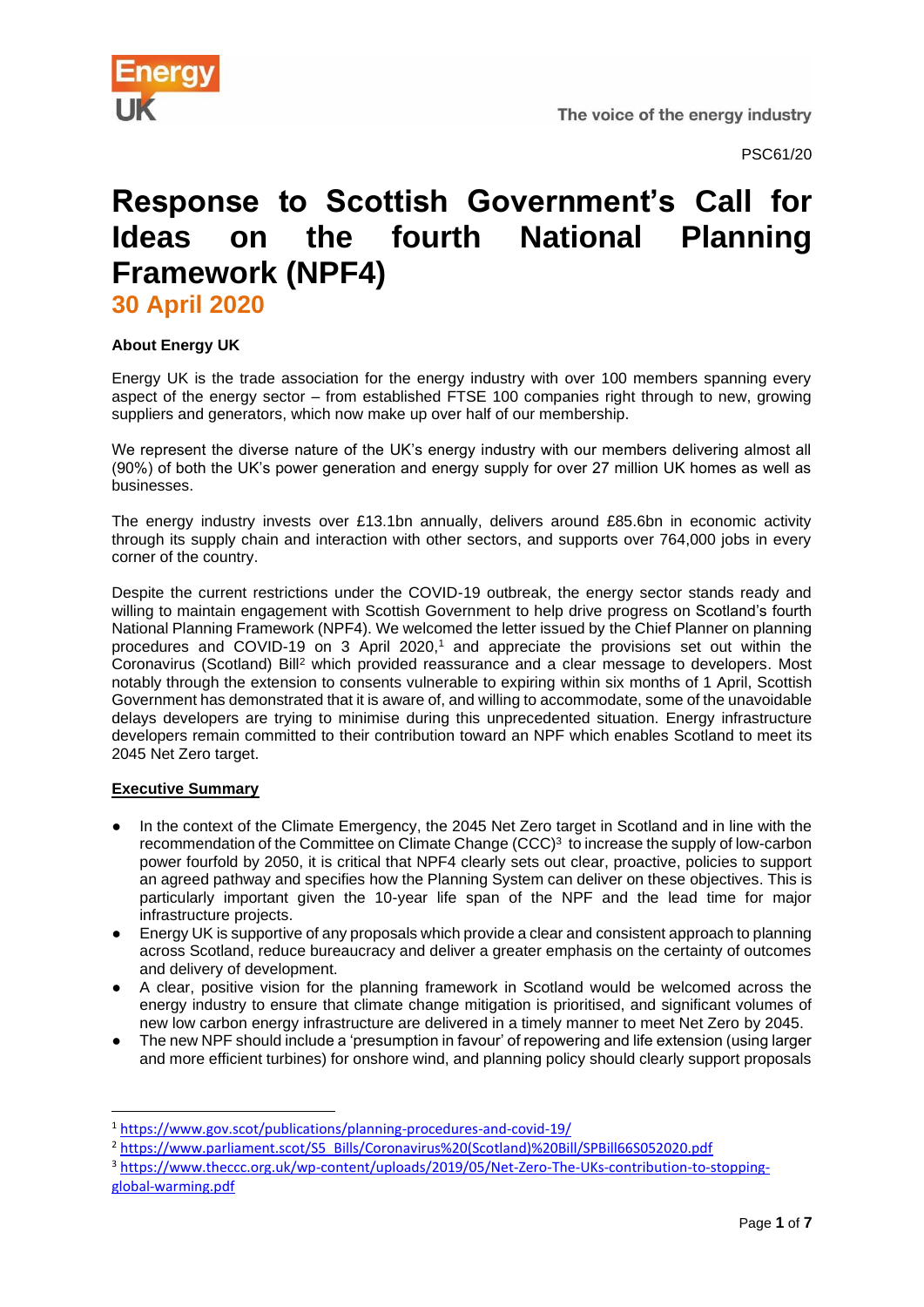



PSC61/20

for long-term use of windfarm sites, as well as the co-location of compatible technologies such as storage and solar.

- We would recommend that consideration is given to introducing a presumption in favour of granting planning consent in perpetuity (subject to the usual conditions dealing with decommissioning and restoration at the end of the life of the windfarm) and continue the support and expansion of lowcarbon technologies such as pumped storage hydro to decarbonise our electricity generation, responding to the increased need for flexibility and storage.
- Similarly, the required grid upgrades and technologies that can provide Grid Forming Capability to facilitate additional renewable generation and meet demand should be supported in separate policy guidance; there are planned investments to deliver these upgrades in recent regulatory programme (RIIO-T2).
- Landscape Capacity Studies are often used as definitive tools rather than informative guidance; therefore, we would welcome a move to Landscape Sensitivity Studies and clarification that these are advisory documents and should not replace detailed, site-specific assessment.
- The complex definition and status of 'Wild Land' needs to be addressed as well as the treatment of buffers or separation distances around these areas. We would support a less restrictive and more positive approach to these designations in an updated Spatial Framework for Onshore Wind to be contained in NPF4.
- Even prior to the COVID-19 outbreak, NPF4 was still over a year away from implementation. Given that the disruption caused by COVID-19 will likely push this date back even further, and the climate emergency demands that we take urgent action now, we would welcome a bridging measure being put in place to ensure the Climate Emergency and Net Zero targets are taken into account in planning decisions. We would support consideration of any options that would achieve this such as a Ministerial Statement or Chief Planner's Letter stating that the Climate Emergency and Net Zero ambition should be a material consideration and afforded significant weight in planning decisions. We consider that this could provide a much-needed steer for the way in which planners and reporters should be treating applications in that period.

Please find our response to the relevant consultation questions below.

## **Response to consultation questions**

#### **Question 1. What development will we need to address climate change?**

Considering the Climate Emergency and Net Zero target in Scotland for 2045, it is critical that NPF4 clearly sets out how the Planning System can deliver on these objectives and provides clear, proactive, policies to support this trajectory. This is particularly important given the 10-year life span of the NPF and the lead time for major infrastructure projects. A clear, positive vision for the planning framework in Scotland would be welcomed across the energy industry to ensure that climate change mitigation is prioritised and significant weight in the planning balance is given to proposals that contribute to Scotland's targets.

In order to facilitate the timely delivery of substantial volumes of new low carbon energy infrastructure to meet Net Zero, Energy UK considers that the NPF4 should include a 'presumption in favour' of renewable energy projects, as well as their repowering and life extension (e.g. using larger and more efficient turbines), outside National Parks and National Scenic Areas. Planning policy should clearly support proposals for long-term use of windfarm sites, as well as the co-location of compatible technologies such as energy storage and solar.

Although Scotland's commitment to becoming a net-zero society by 2045 also includes a new target to reduce greenhouse gas emissions by 75% by 2030, energy targets beyond 2030 should be embedded in NPF4, given the lead time for major infrastructure projects. Furthermore, the targets themselves should not be seen as a cap – if interim targets are met, this should not be a reason to refuse subsequent applications.

The review of the Climate Change Plan (laid before parliament in April 2020), the 2020 Energy Statement and NPF4 will all be opportunities where Government can display leadership in how the environment, climate, energy and planning portfolios can all work towards the same (net zero) goal by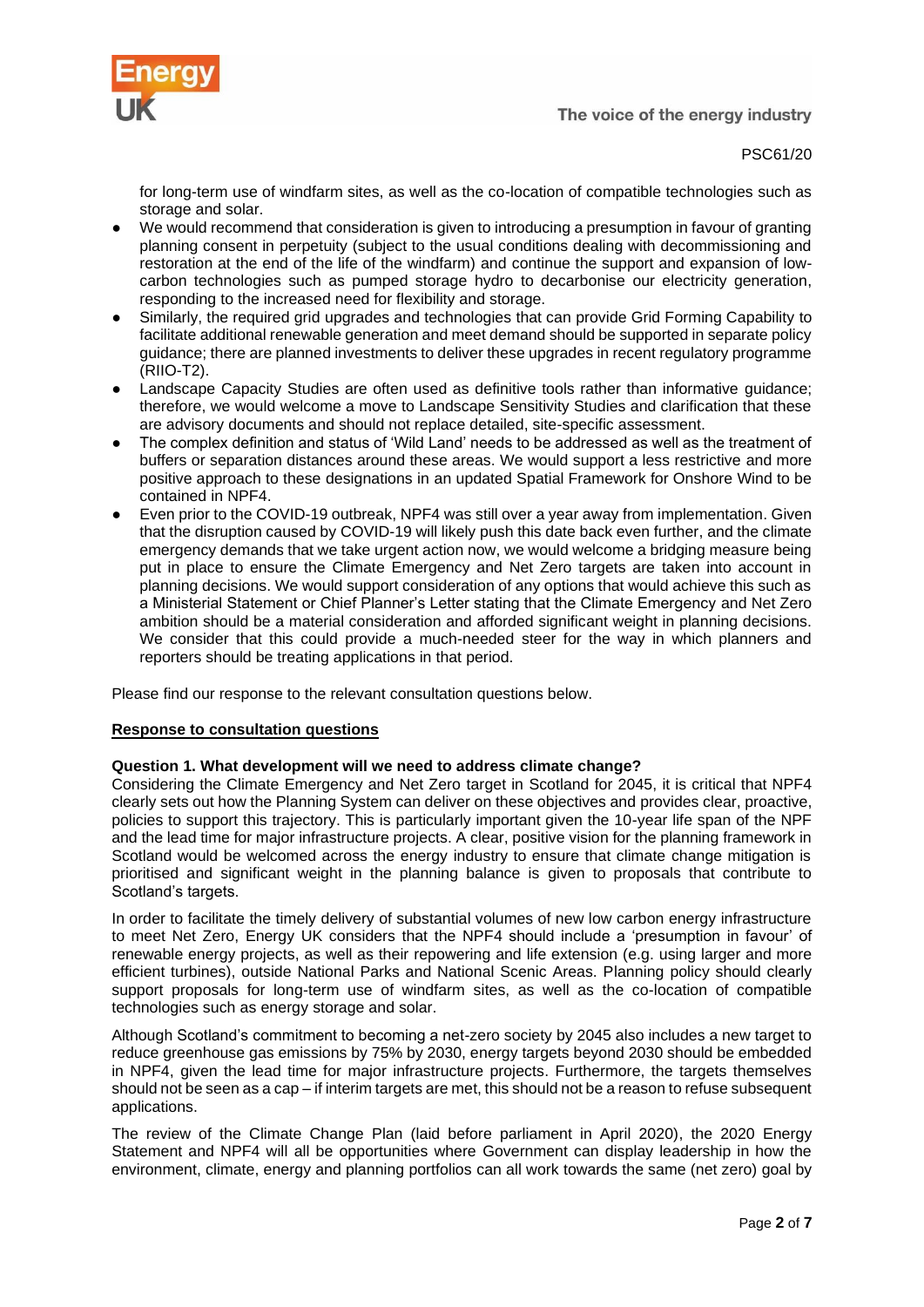

PSC61/20

supporting technologies such as pumped storage and on- and offshore wind, noting the potential of projects to expand. The transitional nature of the pathway to net zero means that we will also require other technologies (such as gas, nuclear, solar, battery storage, hydro, biomass and as yet undiscovered technologies) to bridge the gap.

NPF3 included 'Carbon Capture and Storage Network and Thermal Generation' as a National Development. Given the increased decarbonisation ambition in Scotland and the CCC's assertion that CCS is a necessity, not an option<sup>4</sup>, such infrastructure (including networks for the transport and storage of CO2) should be prioritised and maintained as a National Development in NPF4. Thermal generation plant, where that development includes a carbon capture plant, should maintain their National Development status. This should be extended to thermal generation plant which include technology capable of firing with hydrogen, instead of natural gas. Such developments, with options for both CCS and hydrogen, will be crucial to maintaining a secure energy system in a net-zero Scotland, as well as facilitating broader industrial decarbonisation through investment in shared infrastructure.

Focus should be as much on decarbonising the energy system as a whole, and therefore technologies such as pumped storage hydro will be a critically important ingredient to decarbonising our electricity generation and responding to the increased need for flexibility and storage. One of our members is committed to exploring opportunities for expanding pumped storage capacity, to ensure hydro schemes are operating in most optimal way, and hopes for continued Scottish Government support. The Scottish Government had already declared its support for expansion of pumped storage hydro provision in NPF3, so it is hoped that this will be reflected in the next iteration of the NPF.

### **Question 2. How can planning best support our quality of life, health and wellbeing in the future?**

The creation of a clear policy framework that facilitates the drive towards net zero has multiple potential benefits including improvements to quality of life, health and wellbeing. The role of clean, low-carbon, renewable energy in decarbonising society through the replacement of fossil fuels should be clearly stated, in particular the reduction in greenhouse gases resulting in significant improvements to environmental quality and subsequent health benefits.

Furthermore, recognition of the linkages between clean forms of energy generation and the health benefits of cleaner air should be explicitly stated in NPF4 as this will provide strong justification and support for further deployment of new and repowered renewable developments.

#### **Question 3. What does planning need to do to enable development and investment in our economy so that it benefits everyone?**

A 2019 report by Vivid Economics<sup>5</sup> highlighted that deploying 35 GW of onshore wind by 2035 could support around 2,300 direct jobs in Scotland, with areas of relatively high unemployment in Scotland most likely to benefit from these future onshore wind-supported jobs. In terms of broader benefits, the report puts the GVA uplift in Scotland brought by onshore wind at £50m per year by 2035, thereby representing a sizeable boost to regional productivity and helping the region narrow the gap with the national average.

Through NPF4 there is an opportunity to create a positive development context for renewables which will in turn increase investment in renewable technologies and development on the ground. By creating certainty in the planning system, developers would be able to develop sites free from planning and consenting risks, thus speeding up deployment and meeting net-zero targets earlier.

In order to develop the most cost-effective projects which can bid into the forthcoming Contracts for Difference (CfD) auctions, developers will need to utilise the most up to date and efficient technology, including the use of larger turbines and colocation of compatible technologies such as battery storage and solar.

<sup>4</sup> [https://www.theccc.org.uk/wp-content/uploads/2019/05/Net-Zero-The-UKs-contribution-to-stopping](https://www.theccc.org.uk/wp-content/uploads/2019/05/Net-Zero-The-UKs-contribution-to-stopping-global-warming.pdf)[global-warming.pdf](https://www.theccc.org.uk/wp-content/uploads/2019/05/Net-Zero-The-UKs-contribution-to-stopping-global-warming.pdf)

<sup>5</sup> [https://www.vivideconomics.com/wp-content/uploads/2019/08/Quantifying\\_the\\_Benefits\\_of-report-.pdf](https://www.vivideconomics.com/wp-content/uploads/2019/08/Quantifying_the_Benefits_of-report-.pdf)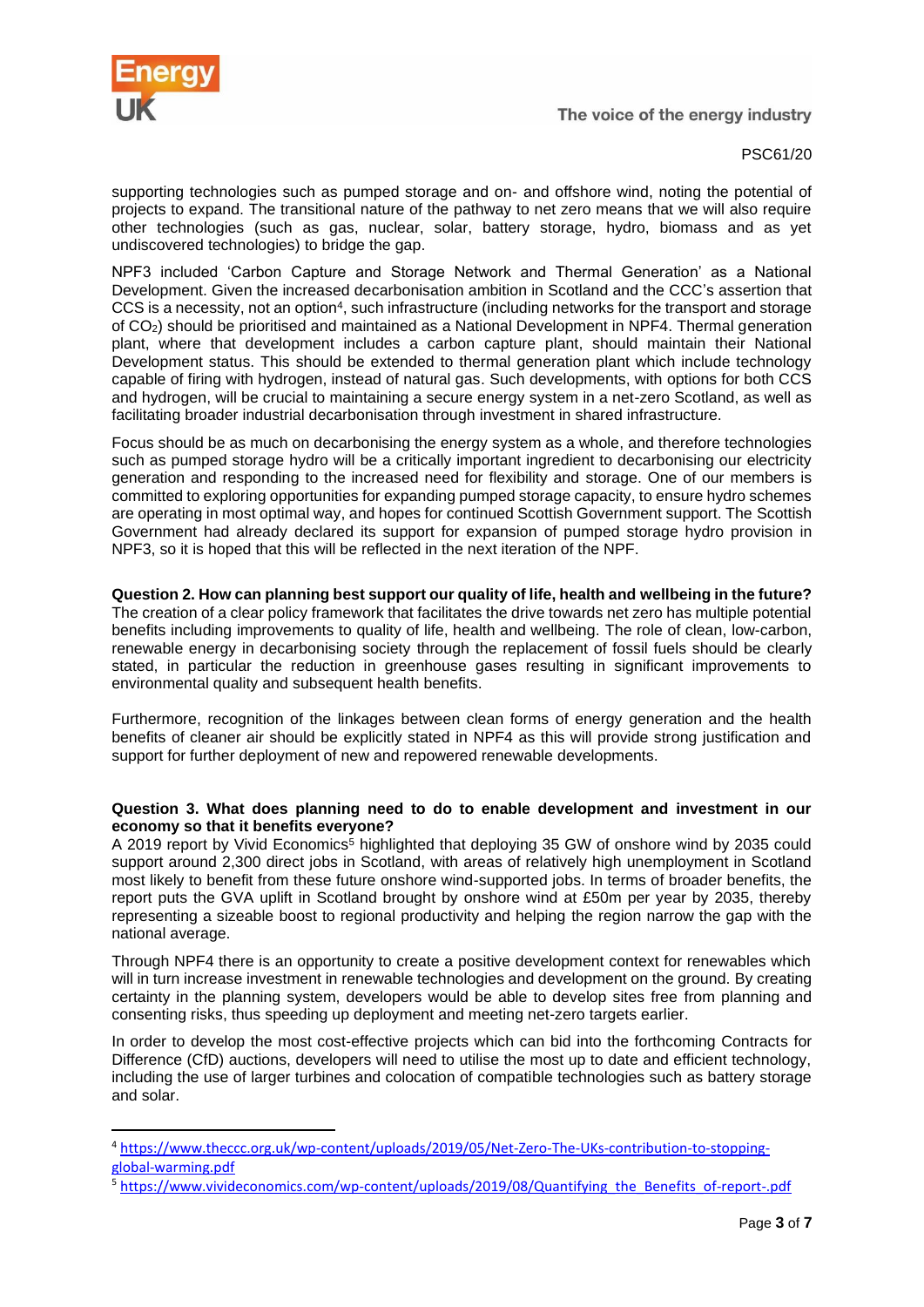

PSC61/20

To facilitate this, project consents will need to allow for the use of modern turbines with taller towers, larger rotors and increased blade tip heights. Turbine suppliers have already moved to keep pace with the European markets and developers in Scotland will need to consider this when considering technology availability.

NPF4 should recognise that community benefit is a voluntary contribution from developers. Energy UK's members promote and follow industry best practice in engaging with local communities from the very first stages of an onshore wind farm development. This engagement includes three related but distinct initiatives: -

- Informal and formal pre-application consultation carried out as standard with the local community
- Provision of community benefits to the local community around the wind farm.
- Offering the opportunity to share in the ownership of the wind farm to members of the local community (Shared Community Ownership (SCO)).

We would like to highlight that, as onshore wind continues to reduce costs to very competitive levels, with some projects now proceeding on a merchant build basis rather than a CfD, there will be an increasing focus on the type, cost and effectiveness of community benefit measures. Flexibility in the selection of measures will be important.

The Scottish Government has produced separate guidance documents on community benefit and SCO, setting out best practice for each, and we consider that these should continue to be the starting point for the flexible, site-specific package of proposals prepared for a new onshore wind development, on a case by case basis. This guidance should be kept under review in light of developments in the onshore wind sector.

#### **Question 4. What policies are needed to improve, protect and strengthen the special character of our places?**

We acknowledge the need to protect Scotland's best landscapes, and consider that these are adequately protected through the National Parks and National Scenic Areas designations. Given the complex and diverse nature of the areas deemed Wild Land, in addition to concerns surrounding gaps and errors within the methodology and assumptions used in their creation, we have continuing concerns regarding the inclusion of Wild Land within Group 2 of the SPP/NPF4. The treatment of buffers or separation distances around these areas is also a concern because there is no formal designation for Wild Land.

Areas that are suggested as Wild Land have been attributed this status on a subjective basis following a desktop exercise. We feel this desktop exercise does not accurately reflect the actual landscape and how it is used, in the past and present. Nor does this approach allow analysis of specific areas covered under Wild Land that could actually be suited to development.

In terms of consenting in Wild Land, Group 2 suggests that projects may be acceptable, however decisions to date do not reflect this. Given concerns regarding the methodology and assumptions underpinning the identification of 'Wild Land' areas, we would suggest that the status of Wild Land be reconsidered in light of the climate emergency and consider sufficient existing designations to effectively encourage the appropriate locations for onshore wind developments. Additional restrictions are therefore not required in the forthcoming NPF4 and any opportunities to remove unnecessary restrictions should be investigated in light of the climate emergency.

Regarding buffer zones, these carry significant vagueness that should be excluded and avoided as much as possible due to the resulting impact being much greater than perhaps intended or expected. A subjective buffer zone can be too excessive when it is the National Park that is designated, not the view from it. If an area has been designated, then its perimeter should mark the limit of the designation and the associated rules. Therefore, Energy UK recommends buffer zones should be abandoned and the end of an area designation should mark the boundary, in order to prevent developments being turned down on the basis of a view from the National Park.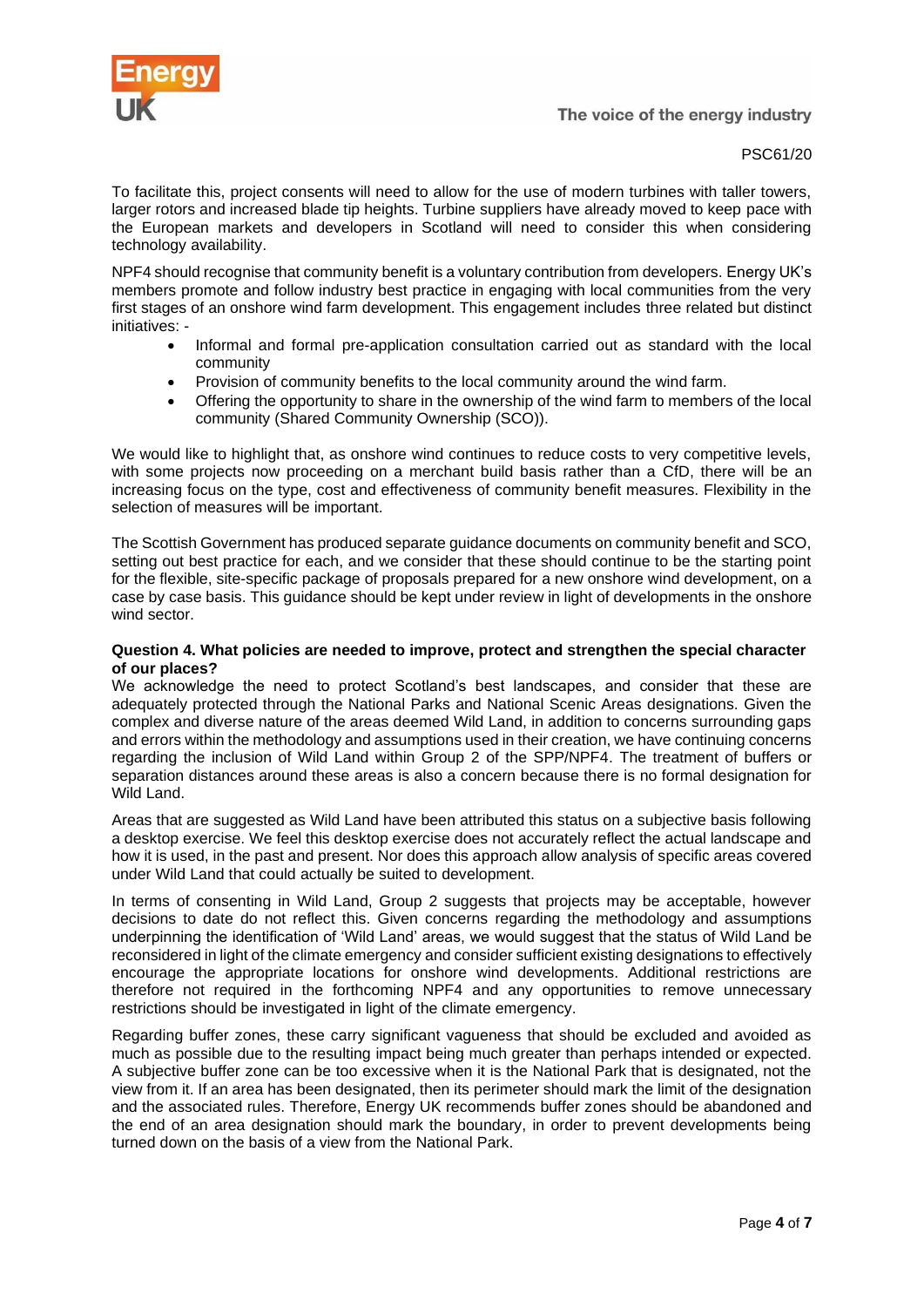

## PSC61/20

The role of Landscape Capacity/Sensitivity Studies in the decision-making process also needs to be clarified by decision makers. We support the view that Landscape Capacity Studies should be replaced by Landscape Sensitivity Studies (a view shared by Scottish National Heritage) and would welcome clarification of the role of LSS/LCS going forward to ensure that they are used as indicative strategic studies providing high level advice of sensitivity but do not replace site-specific Landscape Visual Assessments.

We consider that Group 2 should contain wording to reflect a more positive approach rather than the current restrictive tone i.e. "*[Further consideration will be required] to demonstrate that any significant effects on the qualities of these areas can be substantially overcome*" to be replaced by "*will be appropriate where appropriate design and agreed mitigation results in no unacceptable adverse effects on relevant designations*".

We would also support applying 'presumption in favour' and 'acceptance of significant landscape change' to Group 3 areas, and extending it to Group 2 areas where the significant effects on the qualities of the areas have been "substantially overcome" by siting, design or other mitigation (the Group 2 test in Scottish Planning Policy (SPP)).

#### **Question 5. What infrastructure do we need to build to realise our long-term aspirations?**

Large scale renewable developments should be recognised as essential infrastructure as they will be providing Scotland's electricity for the foreseeable future. As such they must be afforded significant status within NPF4 and be free from any excessive planning constraints.

#### Use of the most efficient technologies

The use of larger and more efficient turbine technologies at new and repowered sites will be essential to maintaining levels of decarbonised generation capacity, helping the UK meet its carbon budgets and ensuring that the UK's level of renewable capacity does not regress. Policy and guidance should therefore afford limited weight to scale disparities between existing and proposed turbines.

In a climate emergency where we need a fourfold increase in generation capacity, policy needs to be as ambitious and flexible as possible. The NPF4 should therefore seek to support the installation of larger and more efficient turbines, as well as other technologies, and provide the flexibility to accommodate the speed of technological change. Linked to this, the night-time Landscape Visual Impact Assessments (LVIA) risk posed by visible aviation lighting above 150 metres requires a very high bar to be set in planning policy for refusing on these grounds.

## Repowering and life extensions

Repowering and life extensions are key to maintaining the current level of onshore wind energy deployment which is, in turn, vital to maintaining continued, cost-effective progress towards decarbonisation, and securing the wider industrial benefits delivered by the sector.

In this respect, Planning Authorities (PAs) have a key role in Scotland's commitment to achieve Net Zero by 2045. Through Local Development Plans (LDPs) and via development management, PAs should seek to actively support and help to drive the delivery of renewable and low-carbon energy generation and supporting grid infrastructure.

Planning policy should clearly support proposals for long-term use of windfarm sites, as well as the colocation of compatible technologies such as energy storage and solar. Specifically, LDP policies should acknowledge when a site has already been assessed as being suitable for an onshore windfarm and is therefore a material consideration in the determination of repowering applications.

We would therefore recommend that NPF4 includes a presumption in favour of repowering and life extension. Whilst we recognise that appropriate consideration of any proposal is required, we would argue that a presumption in favour still gives the PA the opportunity to fully assess a development to determine if the overall impacts are acceptable.

#### Consents in perpetuity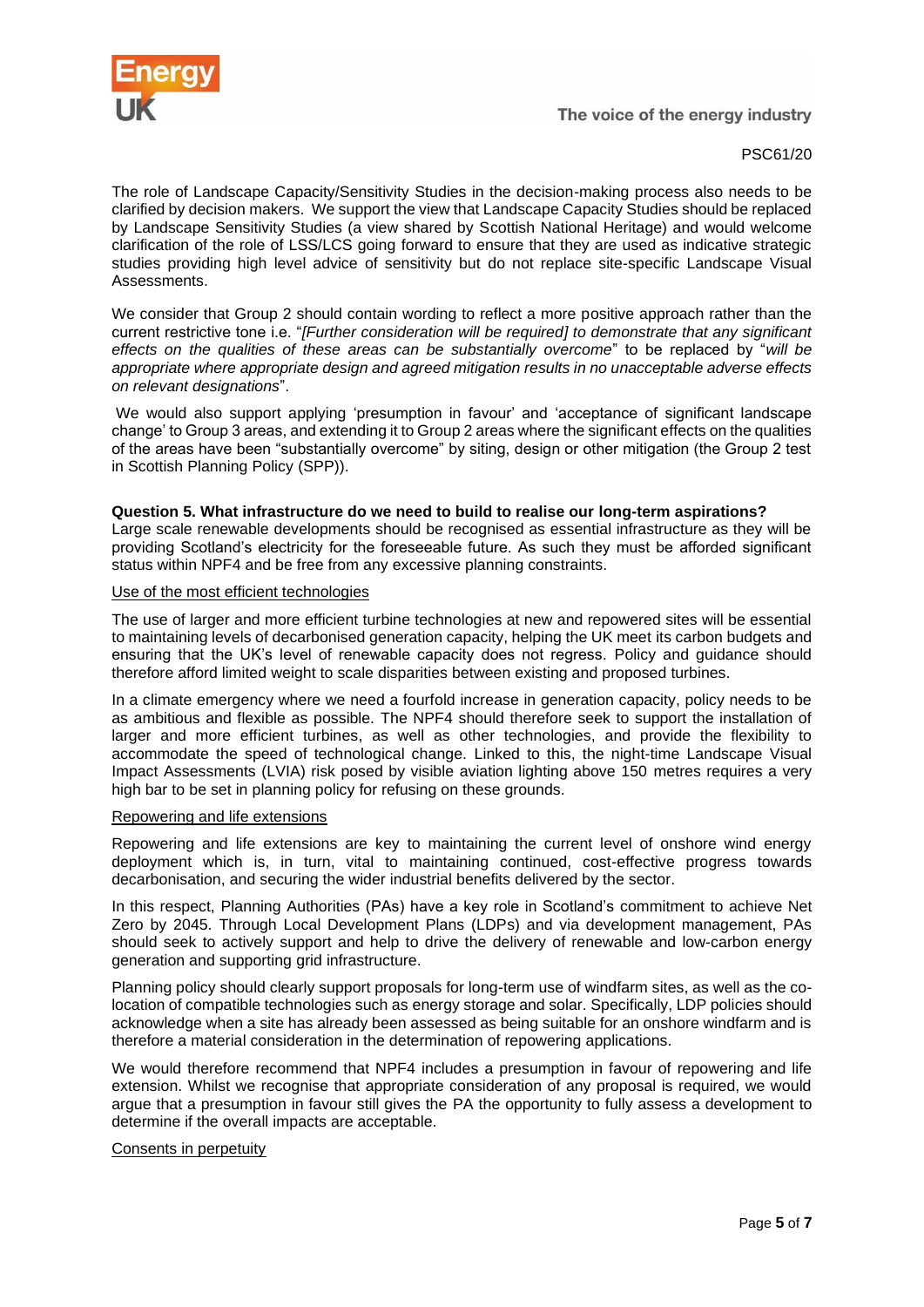

PSC61/20

We welcome confirmation within the SPP (2014) that areas identified for windfarm development should be considered suitable in perpetuity and that this is a material consideration in planning. We would ask that this clarity is retained within future iterations of the NPF.

We would also recommend that the new NPF clearly support proposals for long-term use of windfarm sites as sites for renewable energy development to encompass onshore wind as well as the co-location of compatible technologies such as storage and solar.

We would recommend that consideration is given to introducing a presumption in favour of granting planning consent in perpetuity (subject to the usual conditions dealing with decommissioning and restoration at the end of the life of the windfarm). This would ensure onshore wind is treated in the same manner as most other types of development which are not restricted by time-limited consents.

### Increased need for Storage and Flexibility

There is the need to continue the support and expansion of low-carbon technologies to decarbonise our electricity generation and respond to the increased need for flexibility and energy storage as a result. For this reason, we would encourage a policy framework that continues to support pumped storage hydro given the role this technology fulfils in supporting the increased deployment of renewables and the services it can provide to the national grid, in addition to battery storage and other emerging technologies.

### Required Grid upgrades

Given the importance of making timely progress towards meeting the Net Zero target, and the lead time for major transmission (132kV to 400kV) electrical infrastructure projects, we recommend the Scottish Government's approach to highlighting the importance of strategic grid infrastructure within NPF3 is continued with NPF4.

A spatial approach to guide onshore renewables development in Scotland, as promoted in national planning policy in Wales, through identifying 'Priority Areas'<sup>6</sup> for onshore renewables would favour forward planning for the required grid upgrades and speedier delivery. Such an approach will further support the case for necessary strategic grid infrastructure into areas of the network which will require additional capacity to support the Scottish Government's renewables targets. Such schemes would also contribute to positive effects for biodiversity sought in NPF4.

A separate grid upgrade policy should include reference to distribution voltages (below 132kV) that will need to be reconfigured to support the transition to ultra-low emission vehicles in Scotland. These networks will see a significant change in design and will need to be enhanced in the roll out of visible electric vehicle (EV) charging infrastructure. Engagement work is already underway to agree the required level of investment with electricity regulator, Ofgem.

Furthermore, given the requirement for new and additional infrastructure to assist with stability within the National Transmission System in Scotland as recognised by the recent Stability Pathfinder Project, we would support the requirement for NPF4 to recognise the need for Grid Forming Capability technologies, that provide key Grid services (inertia, voltage control, system stability, etc) in Scotland.

## Hydrogen networks, Heat networks and EV Charging Infrastructure

Hydrogen networks, heat networks and electric vehicles (EVs) will become more prevalent as the UK transitions to a net-zero economy by 2050. Large infrastructure will be required to support this and NPF4 will need to account of the increase in space required and appropriate locations. For example, it can take 30 mins to 2 hours to recharge an EV compared to 5-7mins to refuel with petrol or diesel. As a result, service stations will need more space to accommodate vehicles for longer periods, and also to allow occupants to leave vehicles.

UK Government is expected to bring forward the ban on sales of petrol and diesel cars at least to 2035 from 2040, bringing it closer to Scottish Government's goal to remove the need to buy fossil-fuelled cars

<sup>&</sup>lt;sup>6</sup> Similar to those proposed for the National Development Framework in Wales